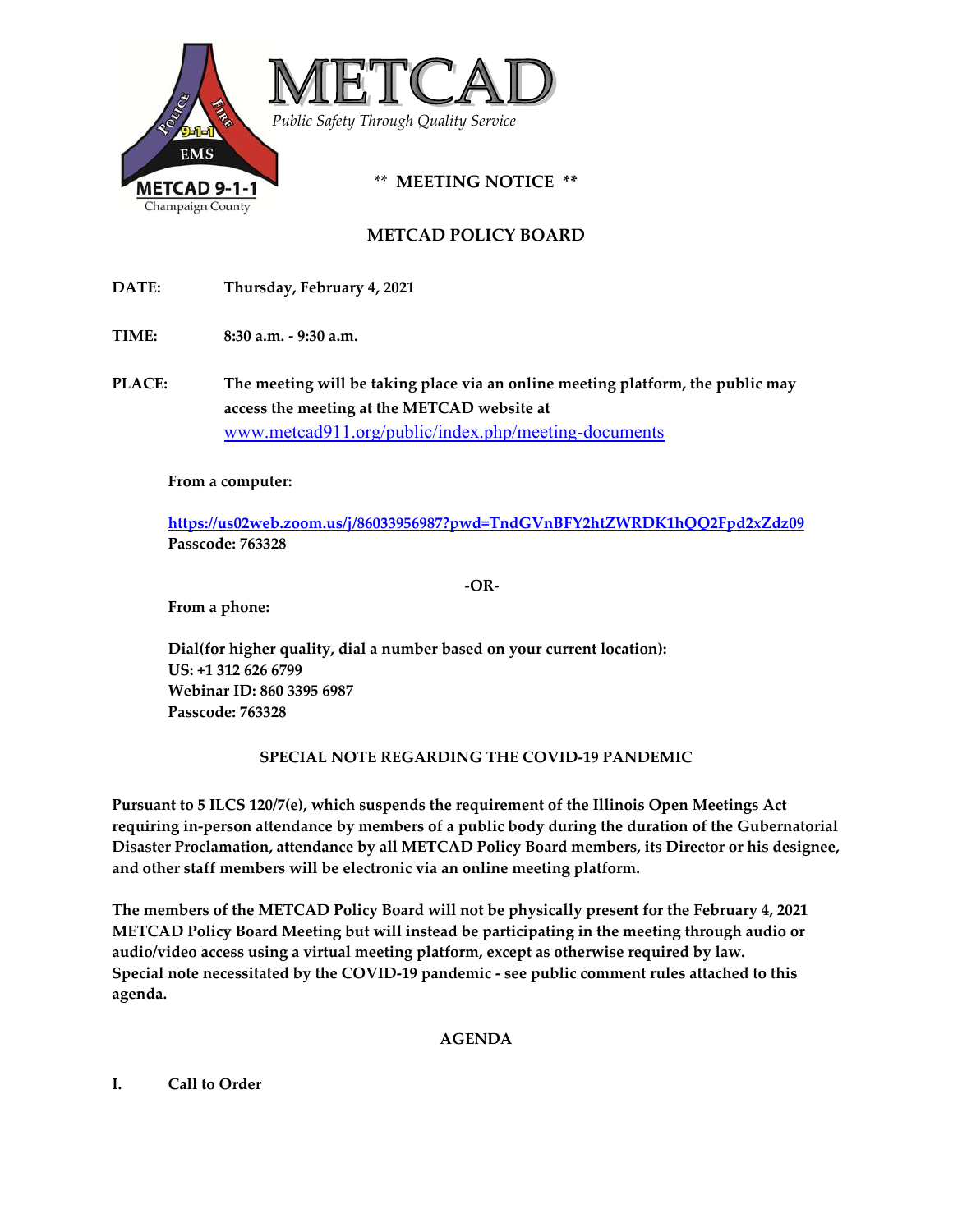## **II. Roll Call**

**Motion to Suspend the Rules and Adopt Temporary Rules Attached to Agenda**

## **III. Correspondence or Electronic Communication**

- **IV. Audience Participation**
	- **SPECIAL NOTE NECESSITATED BY THE COVID‐19 PANDEMIC SEE PUBLIC COMMENT RULES ATTACHED TO THIS AGENDA**

#### **V. Approval of Minutes**

November 4, 2020 Regular Meeting

#### **VI. Action Items**

• None

#### **VII. Discussion Items**

- Presentation of Proposed FY 20/21 and FY 21/22 Budget
- Radio User Fee Increase for Non-Member Agencies
- Legislative Update
- Technical Services Update
- Personnel Update

## **VIII. Board Member & Director Comments**

#### **IX. Adjournment**

METCAD strives to ensure that its programs, services and activities are accessible to individuals with disabilities. If you are an individual with a disability and require assistance to observe or participate, please contact the METCAD Administrative Office at 333‐4348 at least 48 hours prior to the scheduled meeting date.

*1905 E Main Street, Urbana, Illinois 61802 (217) 333-4348 www.metcad911.org FAX (217) 384-7003*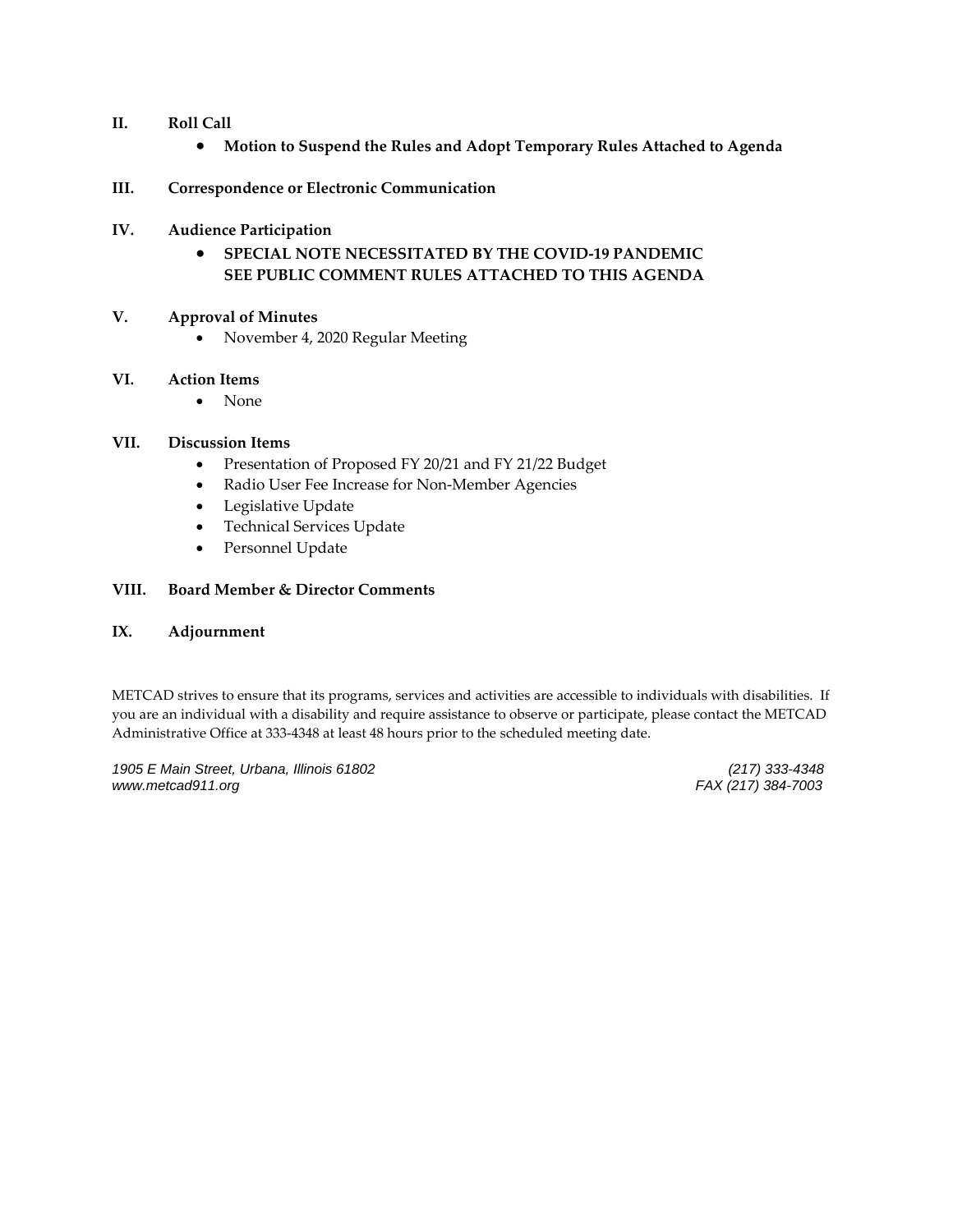## **TEMPORARY RULES FOR THE CONDUCT OF THE FEBRUARY 4, 2021**

# **METCAD POLICY BOARD MEETING**

Pursuant to 5 ILCS 120/7(e), which suspend the requirement of the Illinois Open Meetings Act requiring in-person attendance by members of a public body during the duration of the Gubernatorial Disaster Proclamation, attendance by all METCAD Policy Board members, its Director or his designee, and other staff members will be electronic via an online meeting platform.

For the February 4, 2021 meeting, the METCAD Policy Board shall follow the temporary rules as set forth below.

## **TEMPORARY RULES**

1. All METCAD Policy Board members who are attending METCAD Policy Board meetings will be required to attend by means of electronic attendance, including but not limited to a phone or computer connection, provided however that one member of either the METCAD Policy Board, its Director or his designee, or its Attorney or his designee shall be physically present at the METCAD facility unless the Director determines that such physical presence is not feasible.

2. The platform for electronic attendance at the meeting will be arranged in advance by the Director, or his designee, and will be communicated to each METCAD Policy Board member at least 48 hours prior to the commencement of the meeting.

3. Prior to the first METCAD Policy Board meeting at which the new platform is utilized, the Director of METCAD, or designee, shall endeavor to meet with one or two METCAD Policy Board members at a time utilizing the platform intended to be utilized at the meeting for the purpose of familiarizing the member with the platform.

4. The electronic platform shall allow all METCAD Policy Board members to speak and listen simultaneously to the proceedings. Such ability to speak and hear discussion and testimony shall be verified prior to or during the meeting.

5. All votes must be by roll call, identifying each member and recording their vote on each issue.

6. In the event an individual METCAD Policy Board member is unable to participate in the meeting or part of the meeting or does not respond to a call to a vote when their name is announced, the member shall be counted as an excused absence from the meeting or vote as the case may be.

7. The format of the agenda for the meeting shall remain the same, that is, shall be called in the same order as contained in the METCAD Policy Board bylaws.

8. The meeting proceedings will be simultaneously available for access on the METCAD website and the meeting minutes shall be available in substantially the same manner as METCAD Policy Board meetings have been available prior to the date of the initial emergency order. The failure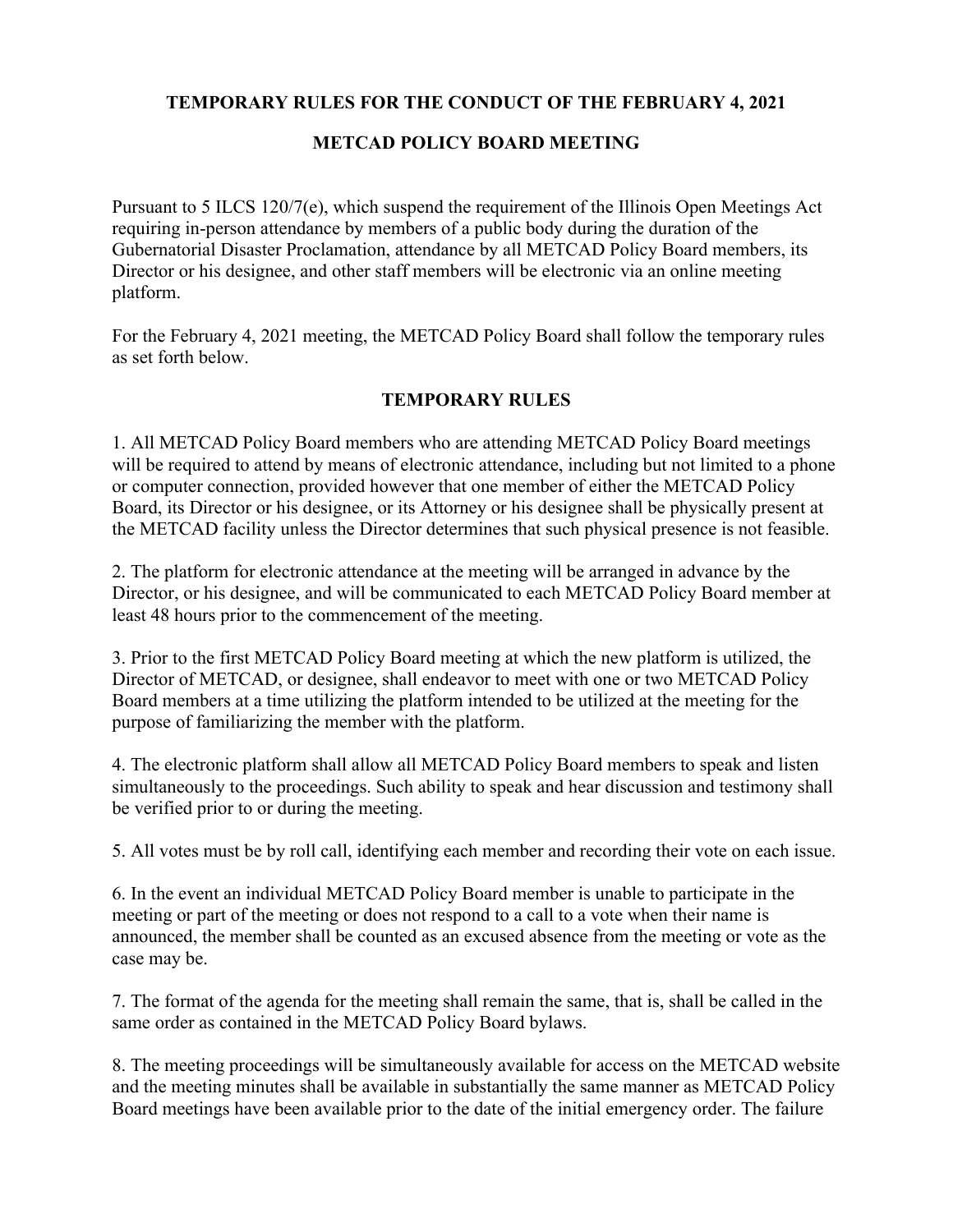of any technical methods of broadcasting the proceedings shall not invalidate any action taken by the METCAD Policy Board. Verbatim records shall be made available to the public.

9. Since there will be no METCAD Policy Board members physically present at the meeting, the rules for the meeting are amended for the duration of the Governor's Disaster Proclamation and COVID-19 Executive Orders as follows to permit the public to address the METCAD Policy Board relevant to matters on the agenda and to provide general public comment:

- A. Members of the public may participate in the METCAD Policy Board meeting by contemporaneously hearing all discussion testimony and roll call votes by means of the electronic meeting platform via web-based link or telephone.
- B. The METCAD Policy Board Chair (or other Presiding Officer) will call for public comments at appropriate places in the METCAD Policy Board agenda as provided by its rules, including public hearings and general public participation. Members of the public may provide their comments to the METCAD Policy Board when called upon by the Chair.
- C. Information concerning the public's ability to address the Board during the METCAD Policy Board meetings will be printed on the meeting agenda and displayed prominently on the METCAD's website about how to join the electronic meeting and provide public comment. The information will be in substantially the following form:

# "**NOTICE REGARDING MEETING AND PUBLIC COMMENT RULE MODIFICATION DUE TO COVID-19"**

Pursuant to 5 ILCS 120/7(e), which suspends the requirement of the Illinois Open Meetings Act requiring in-person attendance by members of a public body for the duration of the Gubernatorial Disaster Proclamation, attendance by all METCAD Policy Board members, its Director or his designee, and other staff members will be electronic via an online meeting platform.

The members of the METCAD Policy Board will not be physically present for the February 4, 2021 Meeting but will instead be participating in the meeting through online access using a virtual meeting platform. For this meeting, the members shall follow the temporary rules as set forth below.

Public comments may be provided during the METCAD Policy Board meeting by joining the electronic meeting via web-based link or telephone. This meeting will be conducted using the Zoom meeting platform and members of the public may join the meeting by:

1. Following the Zoom link below:

https://us02web.zoom.us/j/86033956987?pwd=TndGVnBFY2htZWRDK1hQQ2Fpd2xZdz09

Passcode: 763328; or

2. Calling 312-626-6799 and entering the meeting ID and password shown below: